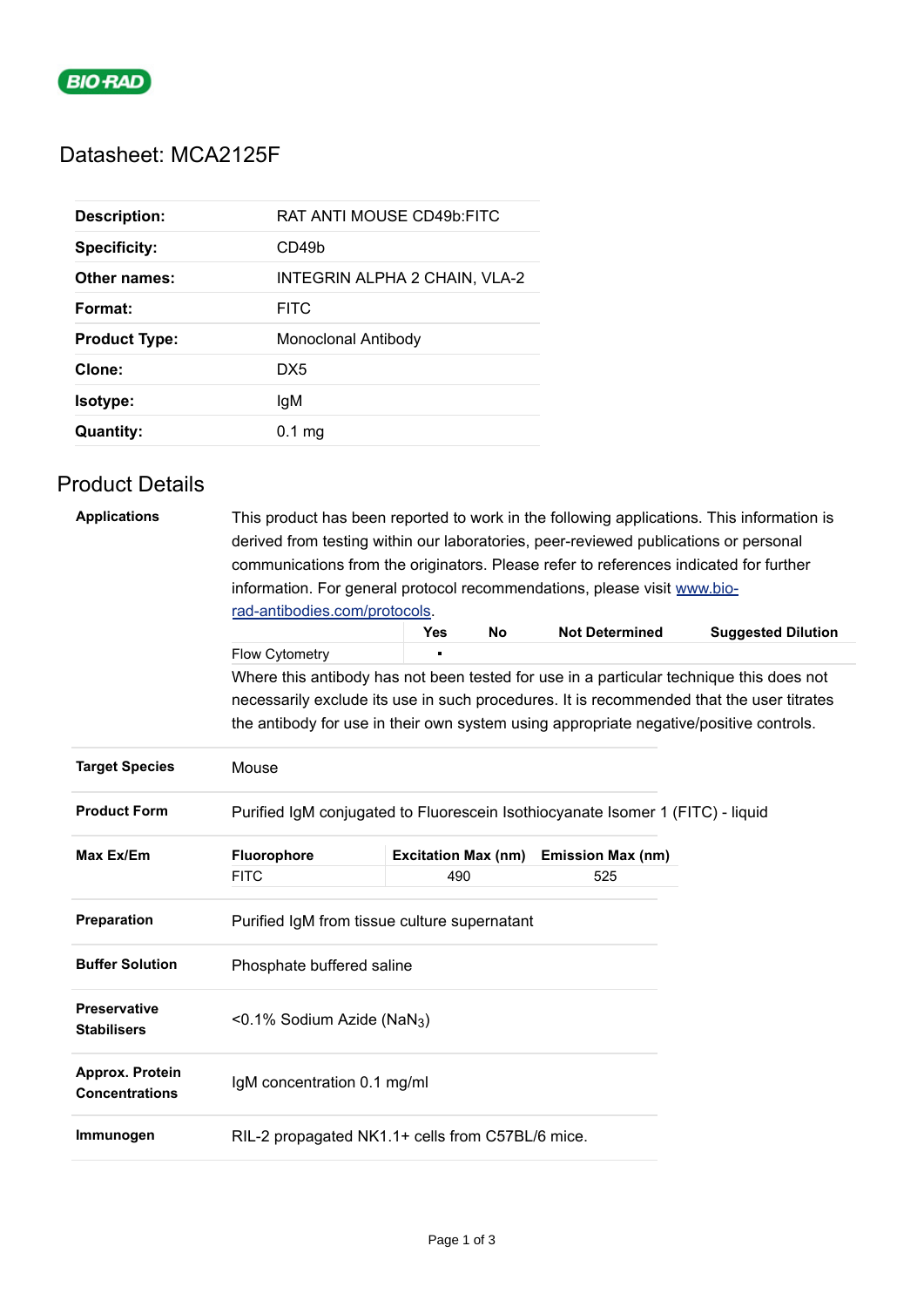| <b>External Database</b><br>Links | UniProt:<br><b>Related reagents</b><br>Q62469<br><b>Entrez Gene:</b><br>16398<br><b>Related reagents</b><br>Itga2                                                                                                                                                                      |
|-----------------------------------|----------------------------------------------------------------------------------------------------------------------------------------------------------------------------------------------------------------------------------------------------------------------------------------|
| <b>RRID</b>                       | AB_323718                                                                                                                                                                                                                                                                              |
|                                   |                                                                                                                                                                                                                                                                                        |
| <b>Fusion Partners</b>            | Spleen cells from immunised Lewis rats were fused with the mouse SP2/0 myeloma cell<br>line.                                                                                                                                                                                           |
| <b>Specificity</b>                | Rat anti Mouse CD49b monoclonal antibody, clone DX5 recognizes mouse CD49b,<br>also known as Very Late Antigen-2 (VLA-2) or alpha-2 integrin. CD49b is a ~160kDa<br>single pass type I membrane protein expressed by NK cells and a small subset of T-cells<br>(Pellicci et al. 2005). |
|                                   | Rat anti mouse CD49b, clone DX5 stains NK cells from all mouse strains tested including<br>Balb/c mice (Arese et al. 2001). CD49b acts as a receptor for collagen, laminin, fibronectin<br>and E-cadherin (Carafoli et al. 2013).                                                      |
| <b>Flow Cytometry</b>             | Use 10ul of the suggested working dilution to label 10 <sup>6</sup> cells in 100ul.                                                                                                                                                                                                    |
|                                   | The Fc region of monoclonal antibodies may bind non-specifically to cells expressing low<br>affinity Fc receptors. This may be reduced by using SeroBlock FcR (BUF041A/B).                                                                                                             |
| <b>References</b>                 | 1. Arase, H. et al. (2001) Cutting edge: the mouse NK cell-associated antigen recognized<br>by DX5 monoclonal antibody is CD49b (alpha 2 integrin, very late antigen-2). J Immunol.<br>167 (3): 1141-4.                                                                                |
|                                   | 2. Jacobs, N. et al. (2006) Intradermal immune response after infection with Vaccinia<br>virus. J Gen Virol. 87: 1157-61.                                                                                                                                                              |
|                                   | 3. Yin, Y. et al. (2013) Phosphatidylserine-targeting antibody induces M1 macrophage<br>polarization and promotes myeloid-derived suppressor cell differentiation. Cancer Immunol<br>Res. 1 (4): 256-68.                                                                               |
|                                   | 4. Lin, C.Y. et al. (2008) Combined immunogene therapy of IL-6 and IL-15 enhances<br>anti-tumor activity through augmented NK cytotoxicity. Cancer Lett. 272: 285-95.<br>5. Thomson, R.C. et al. (2008) Expansion and activation of NK cell populations in a                           |
|                                   | gammaherpesvirus infection. Scand J Immunol. 67: 489-95.                                                                                                                                                                                                                               |
|                                   | 6. Pais, R. et al. (2012) An intracameral injection of antigen induces in situ chemokines<br>and cytokines required for the generation of circulating immunoregulatory monocytes.<br>PLoS One. 7: e43182.                                                                              |
|                                   |                                                                                                                                                                                                                                                                                        |
| <b>Storage</b>                    | Store at +4°C only.                                                                                                                                                                                                                                                                    |
|                                   | DO NOT FREEZE                                                                                                                                                                                                                                                                          |
|                                   | This product should be stored undiluted. This product is photosensitive and should be<br>protected from light.                                                                                                                                                                         |